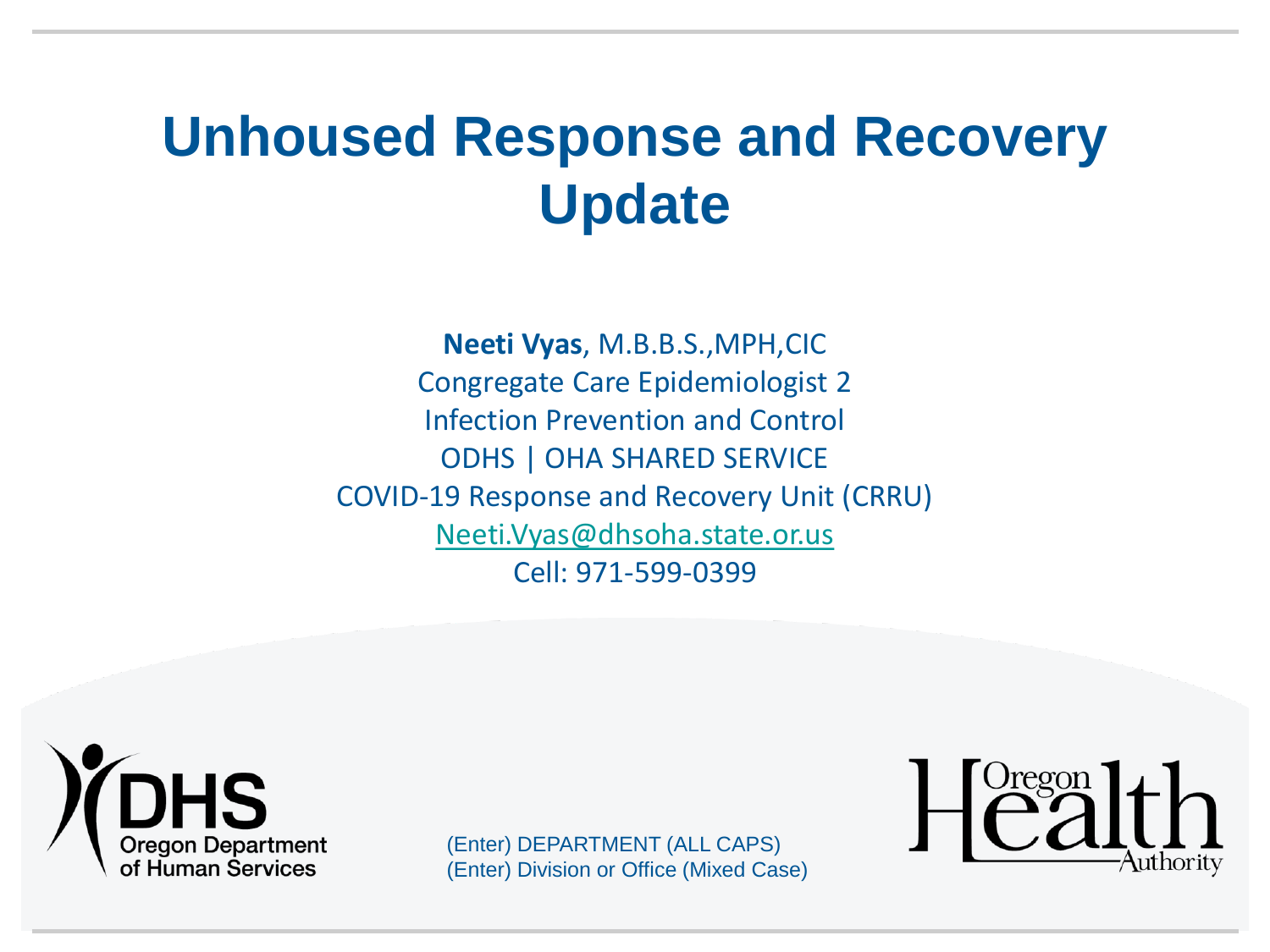| <b>New Cases</b>         | 7 Day Daily Average Cases Per 100k in COVID-19 Patients<br>of Cases | <b>Previous 7 Days</b> | <b>Hospitalized</b> | <b>Tests Reported</b> | Test Positivity | New Deaths |
|--------------------------|---------------------------------------------------------------------|------------------------|---------------------|-----------------------|-----------------|------------|
| $9,796$ $\blacktriangle$ | 7.930                                                               | 1,301                  | 777                 | 50,872                | $22.7\%$        | <b>25</b>  |

Arrows indicate an increase or decrease from the previous day. †Hospitalization data from Oregon's Hospital Capacity Web System (HOSCAP).

#### Daily Cases and 7 Day Moving Average over the Previous Six Weeks

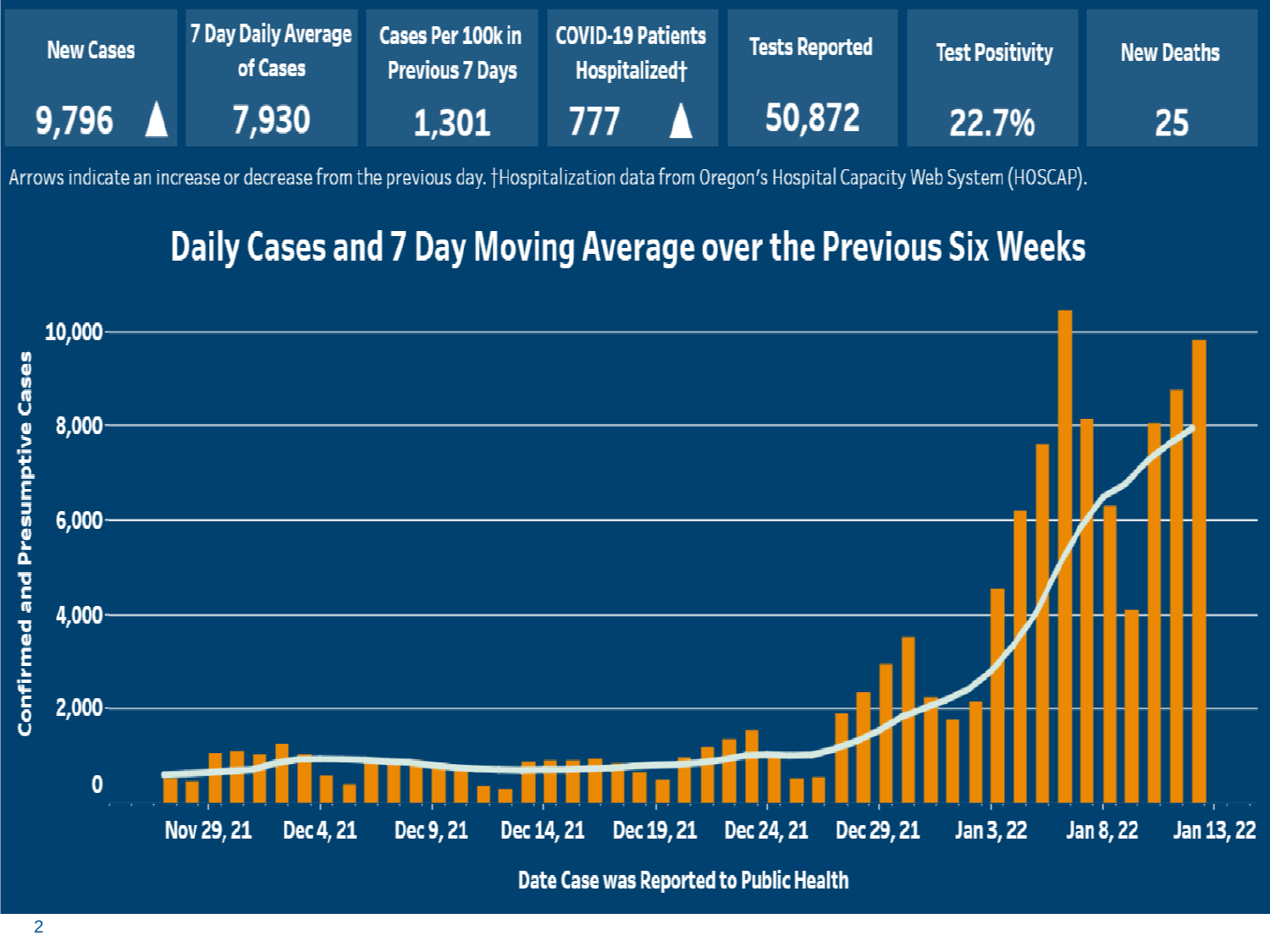#### Statewide

For the week of 1/2/2022, there were 1,063 cases per 100k residents and 21.6% test positivity statewide

#### Hover over a county for more information







#### Counties by Level of Community Transmission

Select a bar to highlight the counties in that level of community transmission.

Moderate Substantial

Low

36

High

3 https://public.tableau.com/app/profile/oregon.health.authority.covid.19/viz/OregonCOVI D-19PublicHealthIndicators/Risk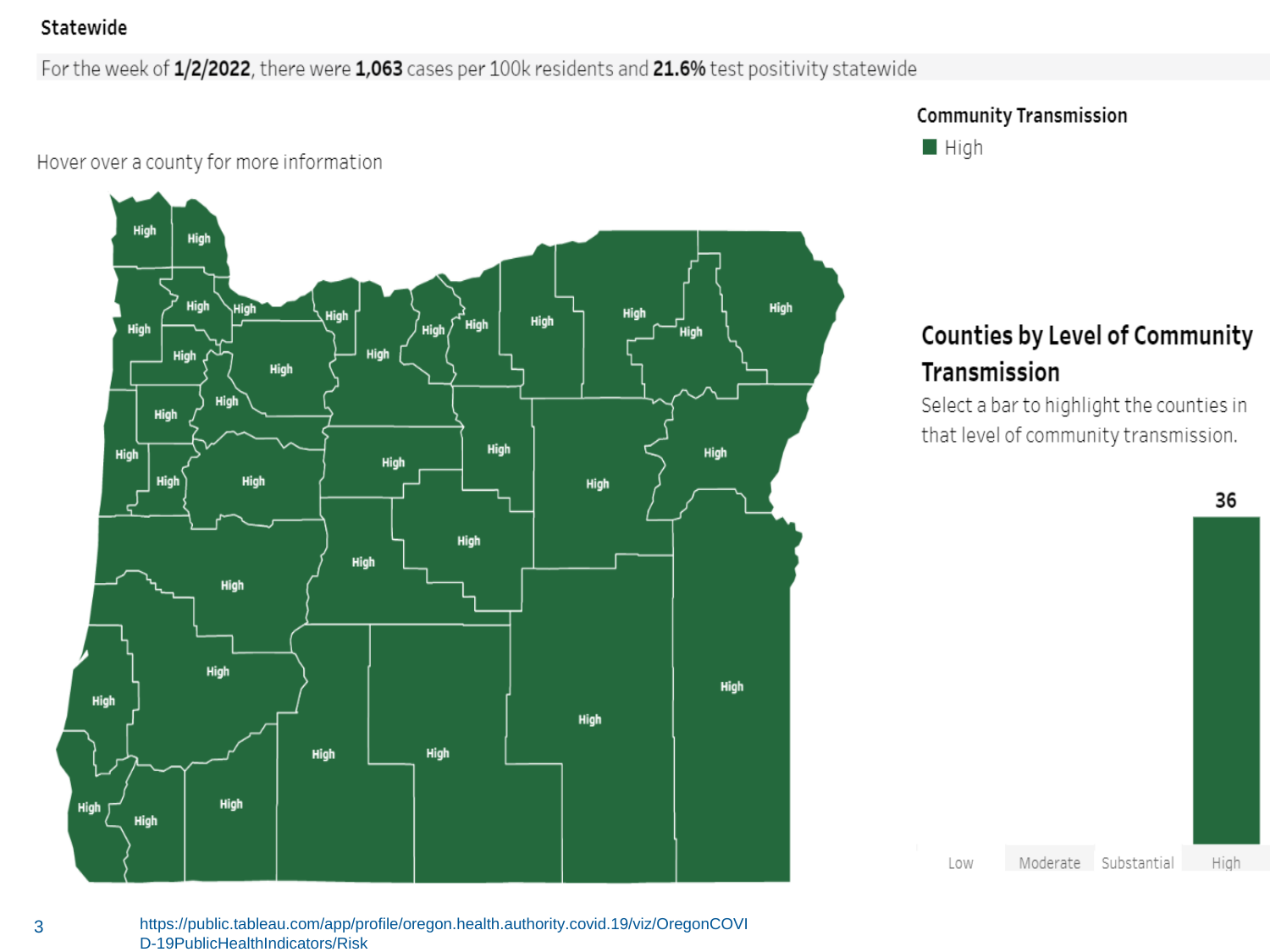#### **8.3.1 Quarantine recommendations for congregate settings**

- Residents and staff of congregate facilities are recommended to complete a 10-day quarantine, regardless of vaccination and booster status.
- During periods of critical staffing shortages, facilities may consider shortening the quarantine period for staff to ensure continuity of operations.
- Decisions to shorten isolation in these settings should be made in consultation with the LPHA or OHA.



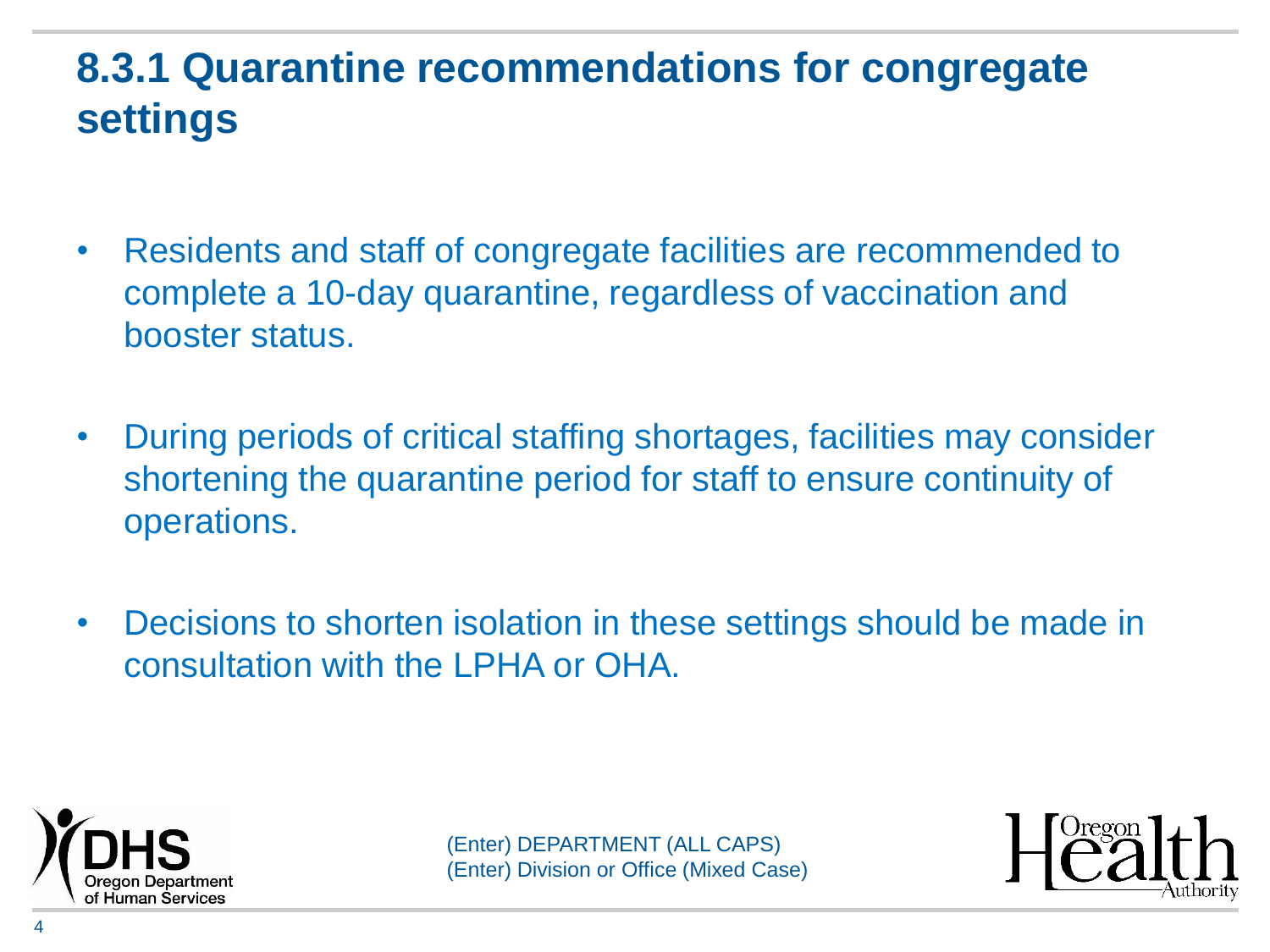## **8.3.2 Isolation recommendations for congregate settings**

- Due to the high risk of secondary transmission and difficulties in cohorting individuals, a 10-day isolation period is recommended for residents and staff of congregate facilities.
- During periods of critical staffing shortages, facilities may consider shortening the isolation period for staff to ensure continuity of operations.
- Decisions to shorten isolation in these settings should be made in consultation with the LPHA or OHA.



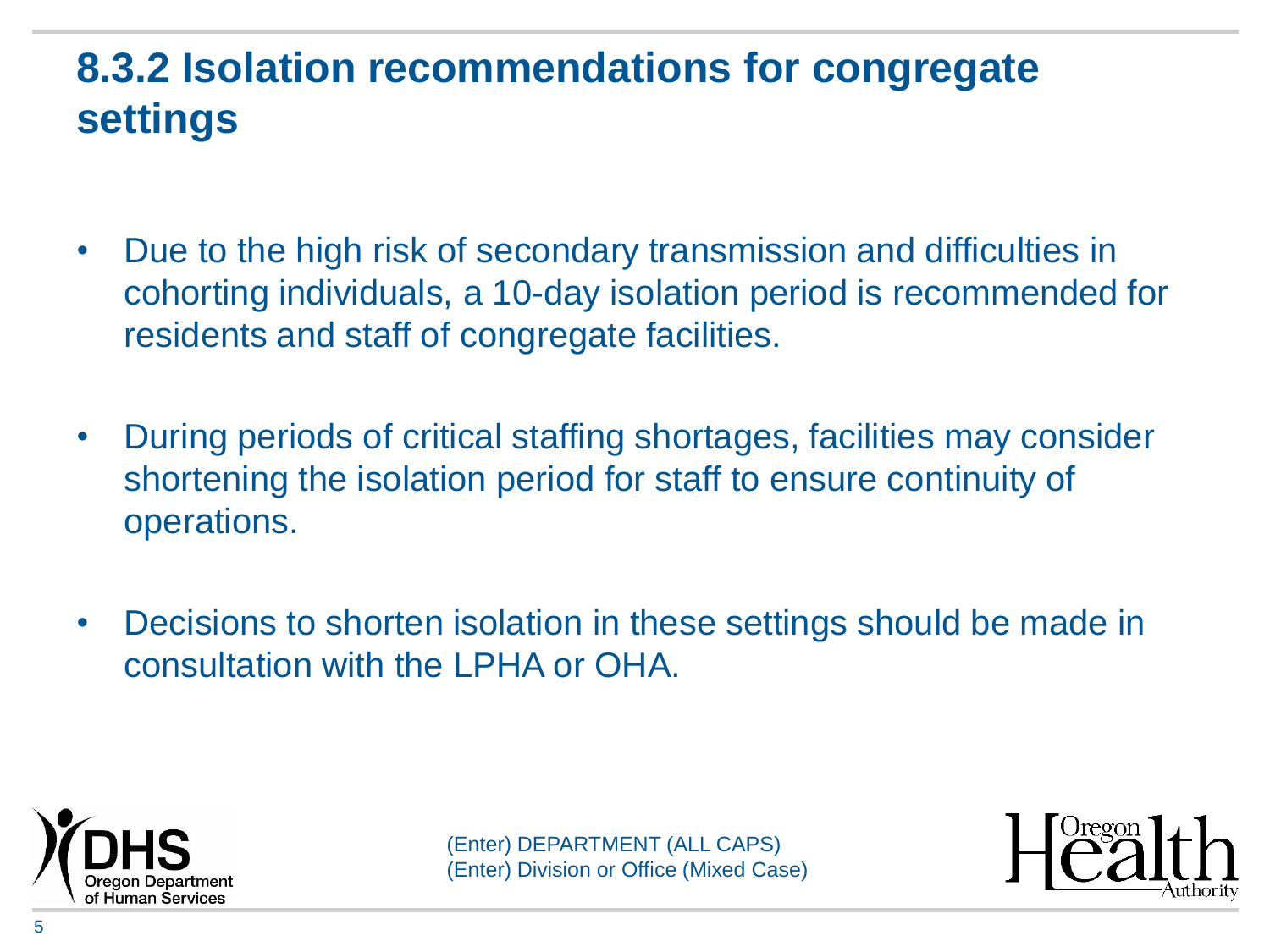#### **Outbreak Response**

• One or more cases living or working in a congregate residential setting constitutes an outbreak

- Please report the cases to your LPHA within 24 hours
- Please see list below to identify your LPHA:

[https://www.oregon.gov/OHA/PH/ProviderPartnerResources/LocalHealt](https://www.oregon.gov/OHA/PH/ProviderPartnerResources/LocalHealthDepartmentResources/Pages/lhd.aspx) hDepartmentResources/Pages/lhd.aspx



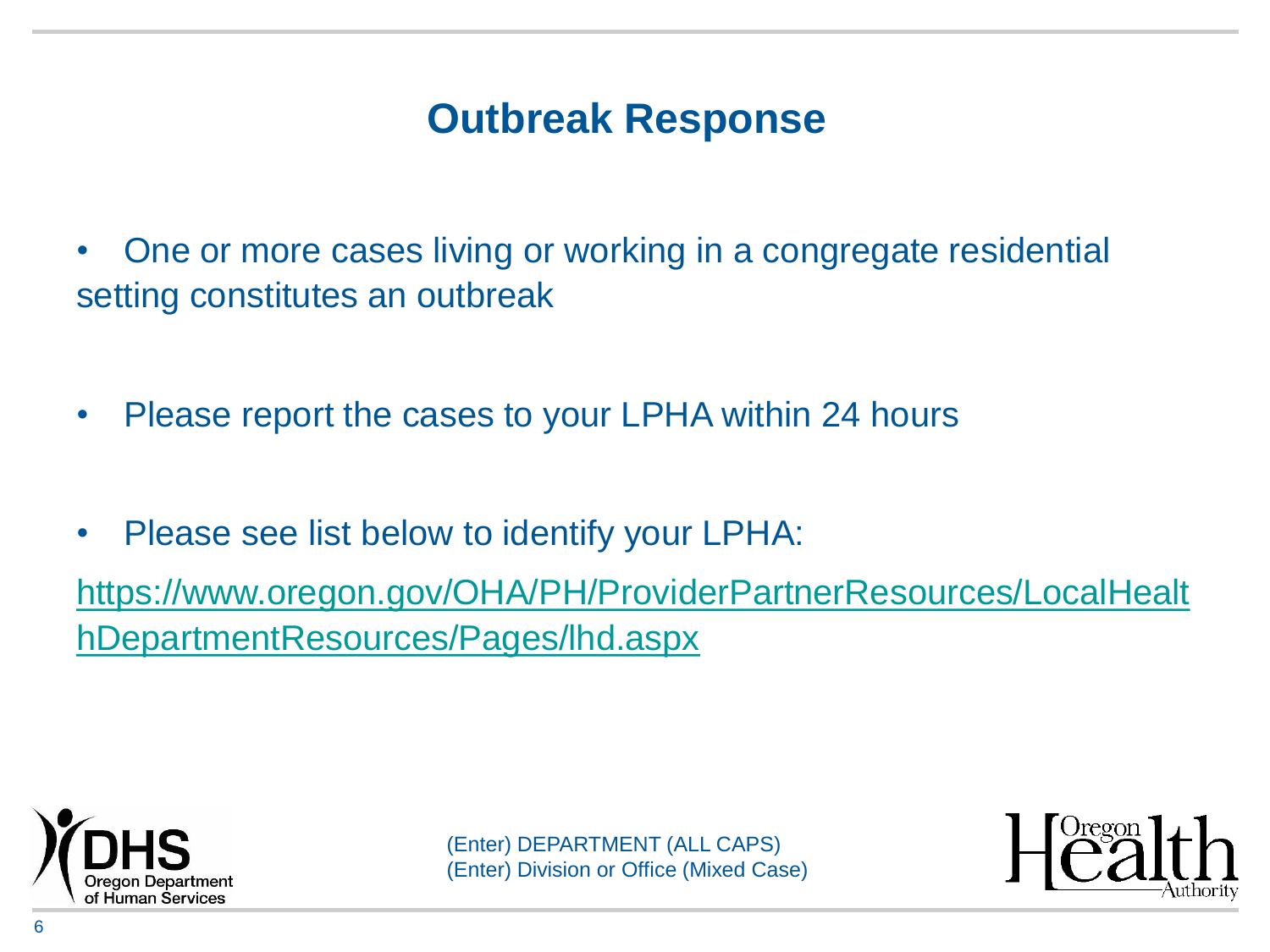#### [Up to date](https://www.oregon.gov/oha/PH/DISEASESCONDITIONS/COMMUNICABLEDISEASE/REPORTINGCOMMUNICABLEDISEASE/REPORTINGGUIDELINES/Documents/Novel-Coronavirus-2019.pdf) with vaccinations means:

| <b>Vaccination Status</b> | Definition (Will be updated upon further guidance from CDC)                   |  |  |  |  |
|---------------------------|-------------------------------------------------------------------------------|--|--|--|--|
| Up to Date                | For individuals $\geq$ 18 years of age:                                       |  |  |  |  |
|                           | <b>Boosted</b>                                                                |  |  |  |  |
|                           | or                                                                            |  |  |  |  |
|                           | Completed the primary series of Pfizer or Moderna within the last 5<br>months |  |  |  |  |
|                           | or                                                                            |  |  |  |  |
|                           | Completed the primary series of J&J within the last 2 months                  |  |  |  |  |
|                           |                                                                               |  |  |  |  |
|                           | For individuals 5-17 years of age:                                            |  |  |  |  |
|                           | Completed the primary series of COVID-19 vaccines                             |  |  |  |  |
| Not Up to Date            | Unvaccinated                                                                  |  |  |  |  |
|                           | or                                                                            |  |  |  |  |
|                           | Has not completed the primary series of any COVID-19 vaccine                  |  |  |  |  |
|                           | or                                                                            |  |  |  |  |
|                           | For individuals $\geq$ 18 years of age:                                       |  |  |  |  |
|                           | Completed the primary series of Pfizer or Moderna over 5 months               |  |  |  |  |
|                           | ago and is not boosted                                                        |  |  |  |  |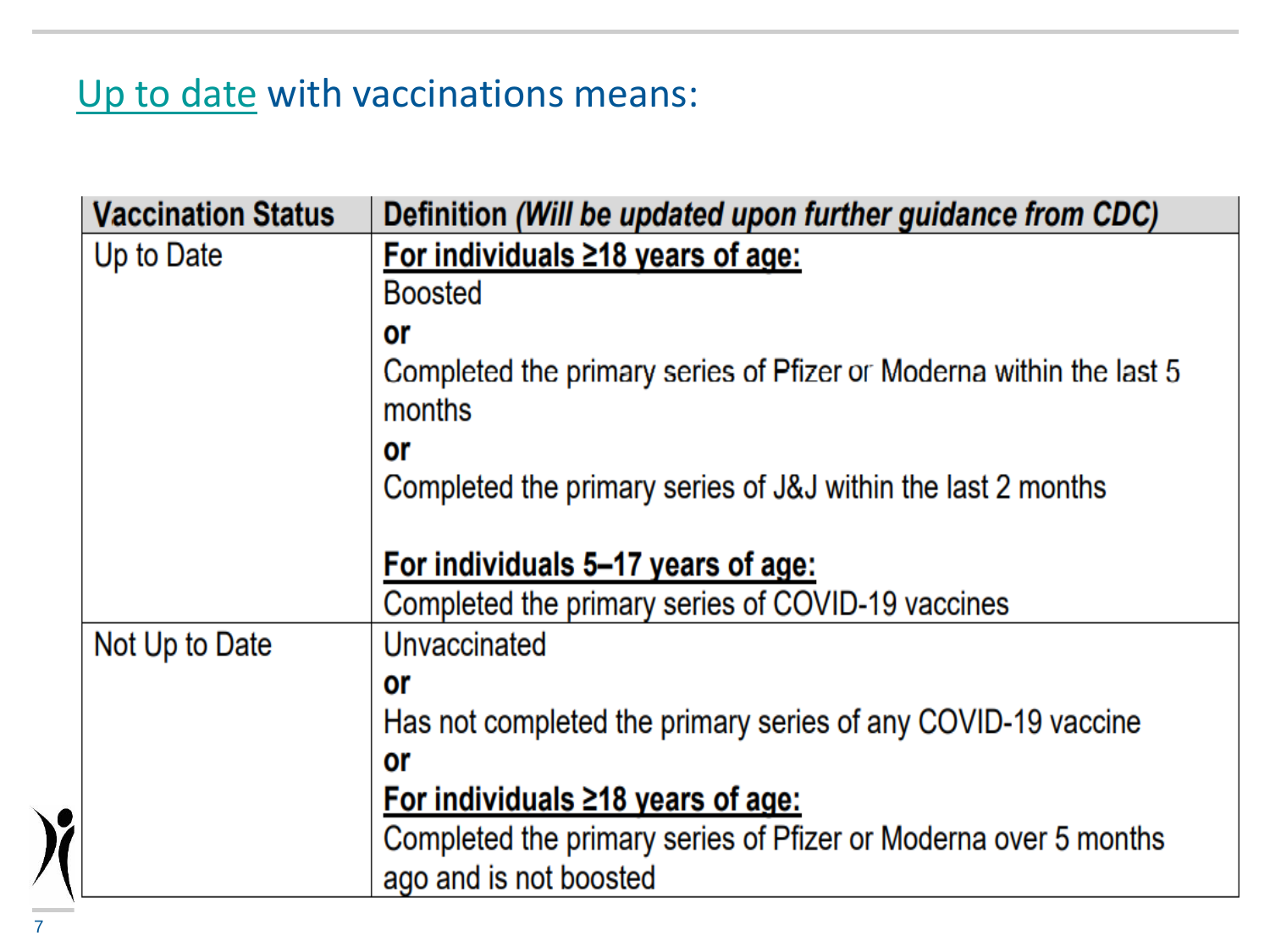#### **Key to Response and Prevention**

• PLANNING

• COMMUNICATION

• PLANNING





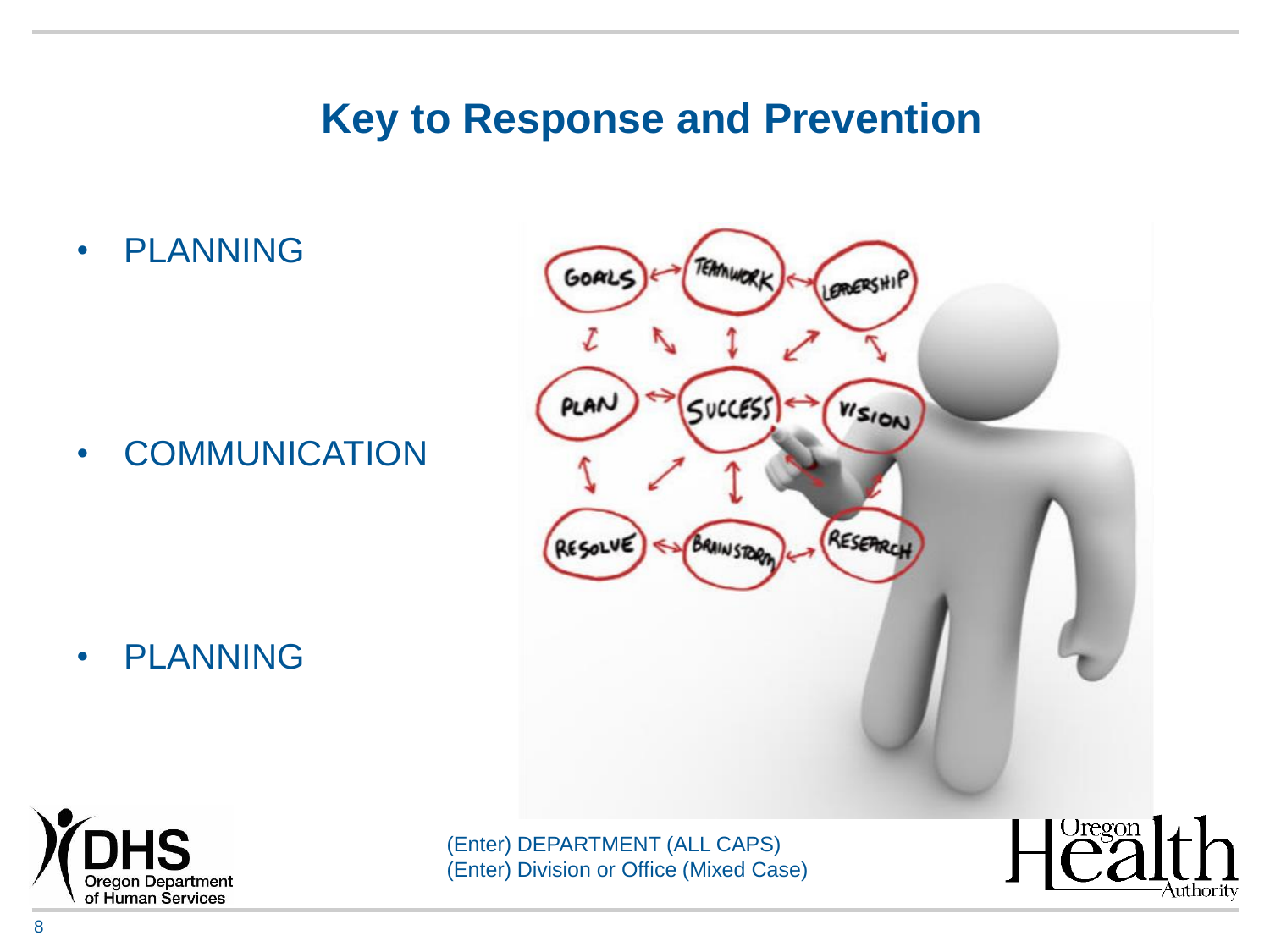## **Key Considerations**

- Demographics
- Home/ Facility layout
- Congregate activities/ programs
- Resource requirements- PPE, Hand hygiene, physical barriers
- Ventilation



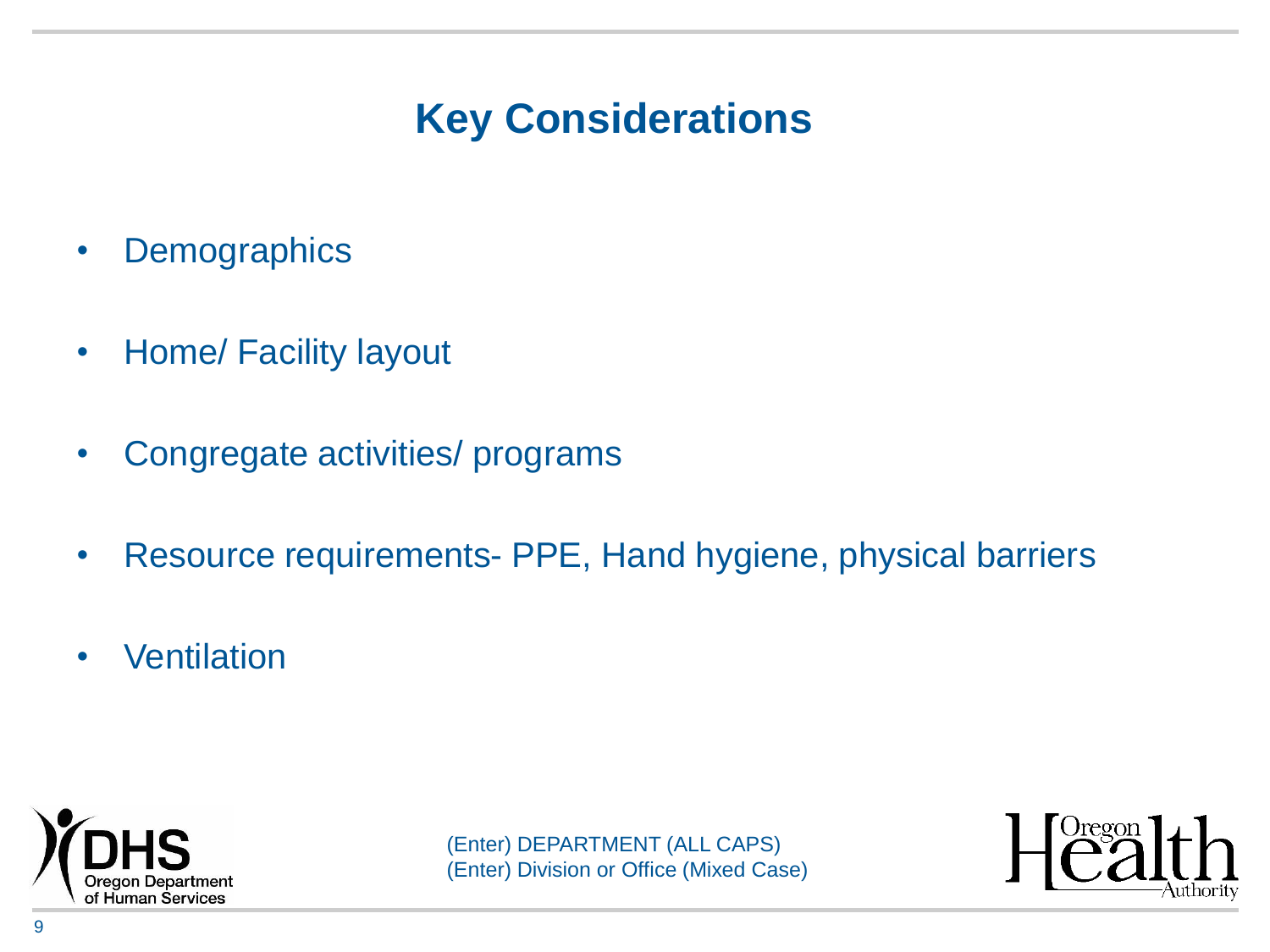#### **Key Considerations**

- Testing Plans
- Plans for suspect and/ or symptomatic or positive cases
- Plans for transfer out of the facility